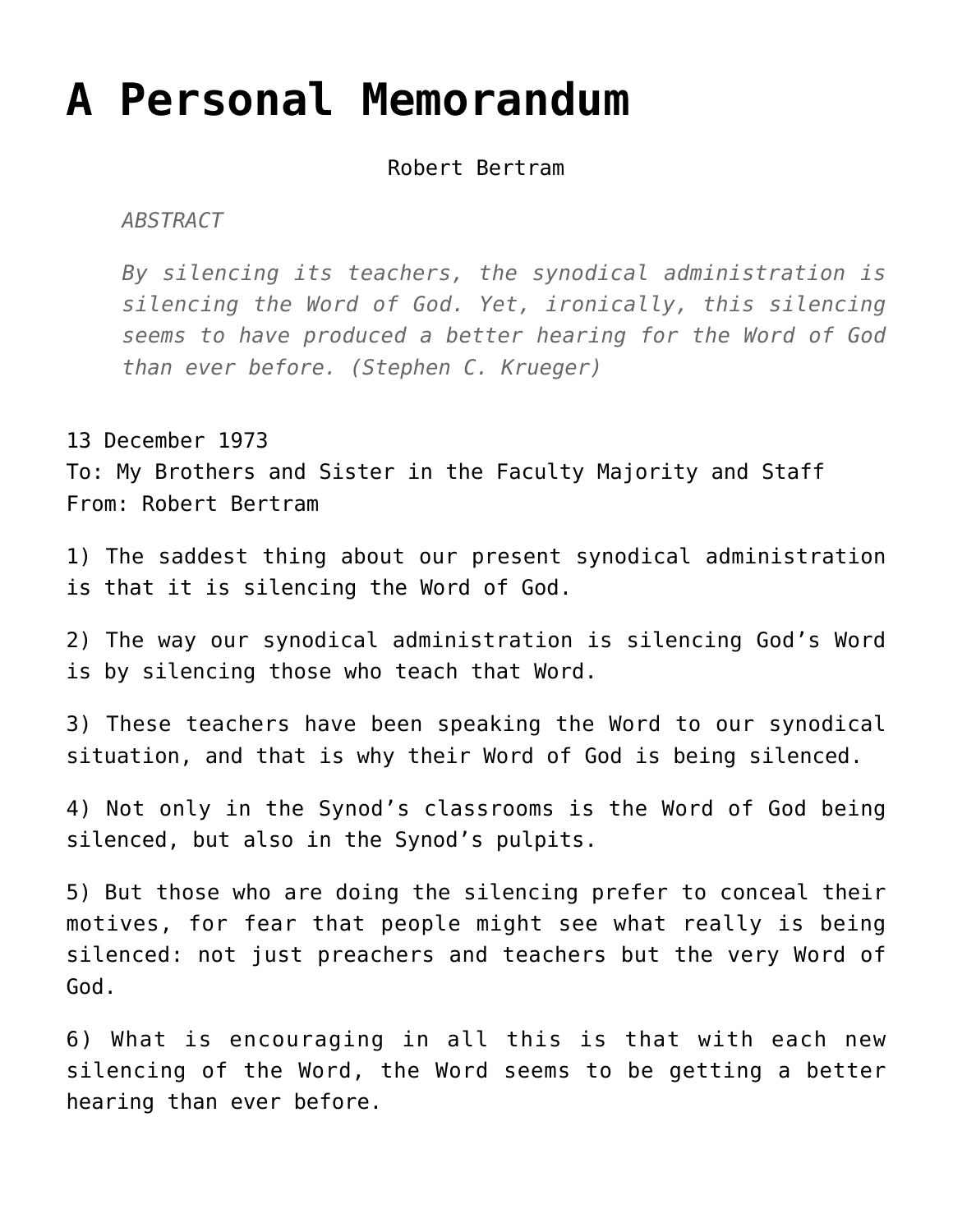## \*\*\*\*\*\*\*\*\*\*\*\*\*\*\*\*

1) The saddest thing about our present synodical administration is that it is silencing the Word of God. The saddest thing about this administration is not its political intrigue, its powerplays, its "speaking out of both sides of the mouth," or even its personal cruelties and persecutions, shameful as all these are. What is sadder still is the way the Word of God in our midst is more and more being put to silence. Less and less does the Word have free course for the joy and edifying of God's holy people.

2) The way our synodical administration is silencing God's Word is by silencing those who teach that Word. This happened again recently at Concordia Seminary, Saint Louis, when the Board of Control scheduled another group of professors for removal. But the same thing is happening on other synodical campuses as well, and will be happening more and more. Teachers of the Word are being silenced and, with them, so is the Word they speak.

3) These teachers have been speaking the Word to our synodical situation, and that is why their Word of God is being silenced. It is a shoe that fits. What is being silenced is not the Word of God in the abstract, the Word in some academic classroom lecture, the Word in technical theological discussions. No, the Word of God that is being muzzled is that Word of His which applies to our own synodical sins. God's Word of Law has been exposing the creeping legalism in high places. So that Word now gets condemned as "rebellion." And God's Word of Gospel has been trying to replace the legalism. So now that Word, too, must be discredited — by labels like "wishy-washy," "reductionism," "permissive." As soon as the Gospel is made relevant it is seen as meddling. What is being silenced in the Synod is not the Word of God in general but the Word which strikes close to home.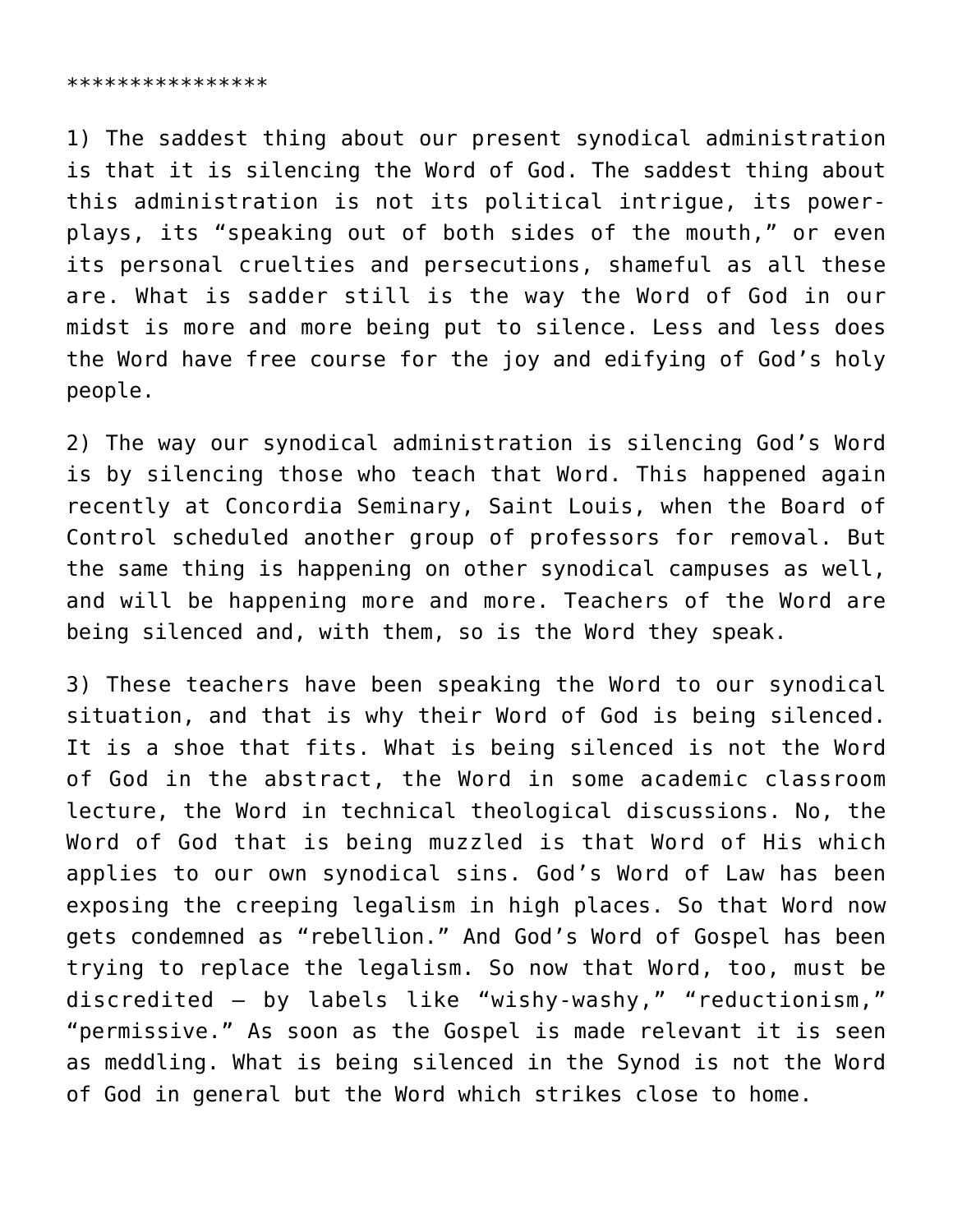4) Not only in the Synod's classrooms is the Word of God being silenced, but also in the Synod's pulpits. Many pastors are being inhibited from speaking out. For a pastor to speak a Word of prophetic criticism against oppression in his own church body has now become, for him too, a risky thing. For him to free his people to do something about that oppression, especially when some of the people themselves may support the oppression, requires unusually heroic Gospel preaching. As a result many a preacher's conscience is being tried, and his people are being deprived. One pastor reports how a delegation from his congregation asked, "Pastor, why haven't you shared these concerns with us — don't you trust that we can handle them?" Even the Word from our pulpits is being silenced.

5) But those who are doing the silencing prefer to conceal their motives, for fear that people might see what really is being silenced: not just preachers and teachers but the very Word of God. That guilty secret is being disguised. Though more and more servants of the church are being silenced out of their pulpits and classrooms, the true reason for their removal — namely, the Word of God they have been speaking — is kept under wraps. Instead the pretext is that these men are simply not needed or that they are too old, or perhaps no reason at all is given. Those who are silencing them simply do not dare to accuse them openly of false doctrine. For such accusations would simply call attention all over again to the Word they speak. And that is what the Word-silencers fear most of all.

6) But what is encouraging in all this is that with each new silencing of the Word, the Word seems to be getting a better hearing than ever before. The very suppression of that Word emboldens those who speak it to speak it more openly, more relevantly, more pointedly to the situation at hand. The same way with the people. The more they are being kept in the dark, the more they are turning out for meetings and movements and